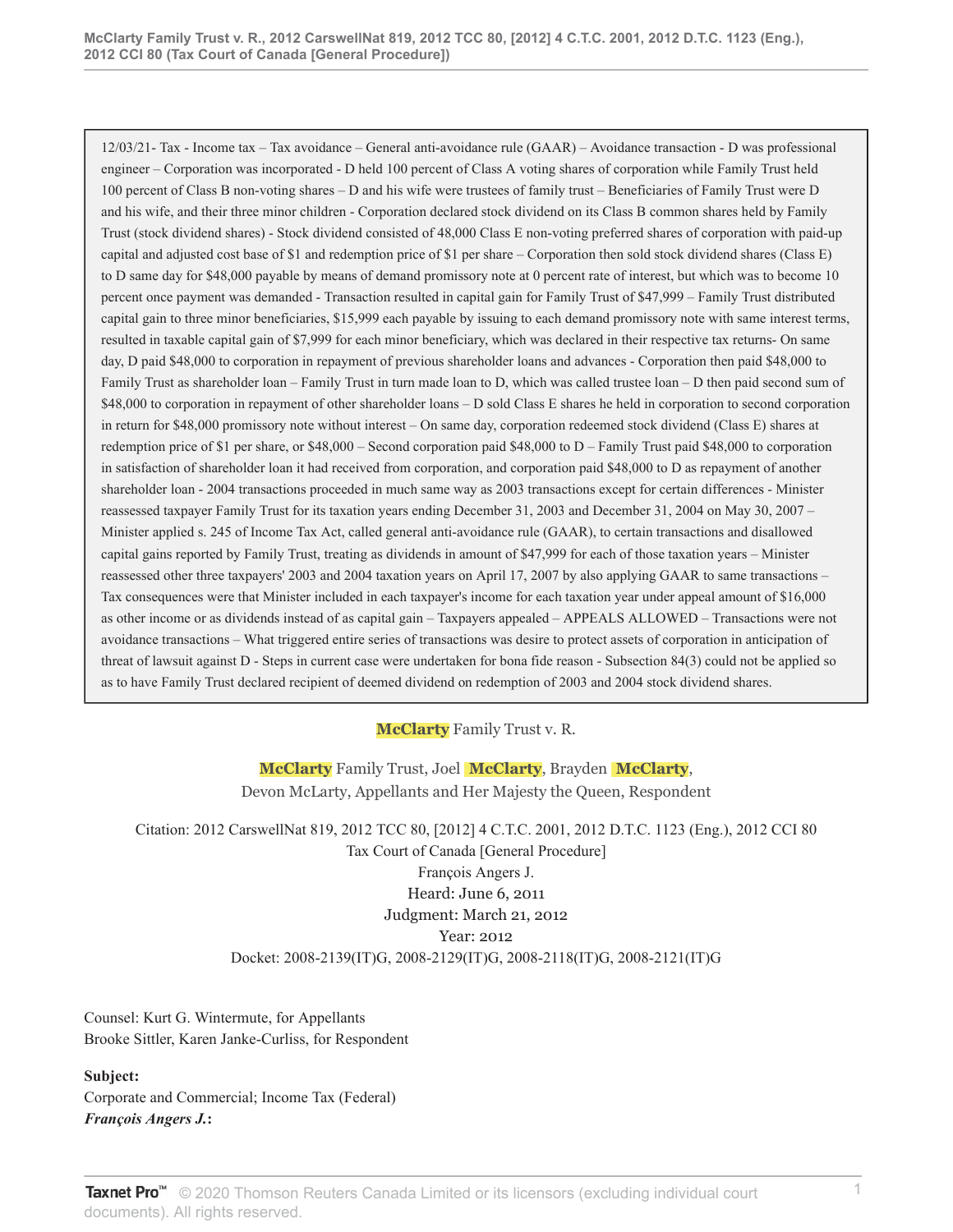1 The above appeals were heard on common evidence. The Minister of National Revenue (the Minister) reassessed the appellant McClarty Family Trust (MFT) for its taxation years ending December 31, 2003 and December 31, 2004 on May 30, 2007. The Minister applied section 245 of the *Income Tax Act* (*ITA*), called the general antiavoidance rule (GAAR), to certain transactions that are before this Court and disallowed the capital gains reported by MFT, treating as dividends in the amount of \$47,999 for each of those taxation years the amounts so reported.

2 The Minister reassessed the other three appellants' 2003 and 2004 taxation years on April 17, 2007 by also applying the GAAR to the same transactions. The tax consequences are that the Minister included in each appellant's income for each taxation year under appeal the amount of \$16,000 as other income or as dividends instead of as a capital gain.

3 The issues are whether section 245 of the Act applies to the transactions such that the capital gains that were reported by MFT on the disposition of the 2003 and 2004 stock dividend shares it received should be disallowed, whether the dispositions should be treated as giving rise to dividends totalling \$47,999 in each of MFT's taxation years in question and whether the amount of \$16,000 should be included in the income of each of the three other appellants as other income or dividends for each of the taxation years under appeal. In other words, the Respondent is taking issue with the result that Darrell McClarty was able to split his income with his children despite the Act's attempt to prevent this through the "Kiddie Tax" of section 120.4. The relevant portions of section 120.4 read:

 $120.4(1)$  The definitions in this subsection apply in this section.

"specified individual", in relation to a taxation year, means an individual who

- (a) had not attained the age of 17 years before the year;
- (b) at no time in the year was non-resident; and
- (c) has a parent who is resident in Canada at any time in the year.

"split income", of a specified individual for a taxation year, means the total of all amounts (other than excluded amounts) each of which is

(a) an amount required to be included in computing the individual's income for the year

(i) in respect of taxable dividends received by the individual in respect of shares of the capital stock of a corporation (other than shares of a class listed on a designated stock exchange or shares of the capital stock of a mutual fund corporation), or

## (b) [income received from partnership]

(c) a portion of an amount included because of the application of subsection  $104(13)$  or  $105(2)$ in respect of a trust (other than a mutual fund trust) in computing the individual's income for the year, to the extent that the portion

(i) is not included in an amount described in paragraph (a), and

(ii) can reasonably be considered

(A) to be in respect of taxable dividends received in respect of shares of the capital stock of a corporation (other than shares of a class listed on a designated stock exchange or shares of the capital stock of a mutual fund corporation).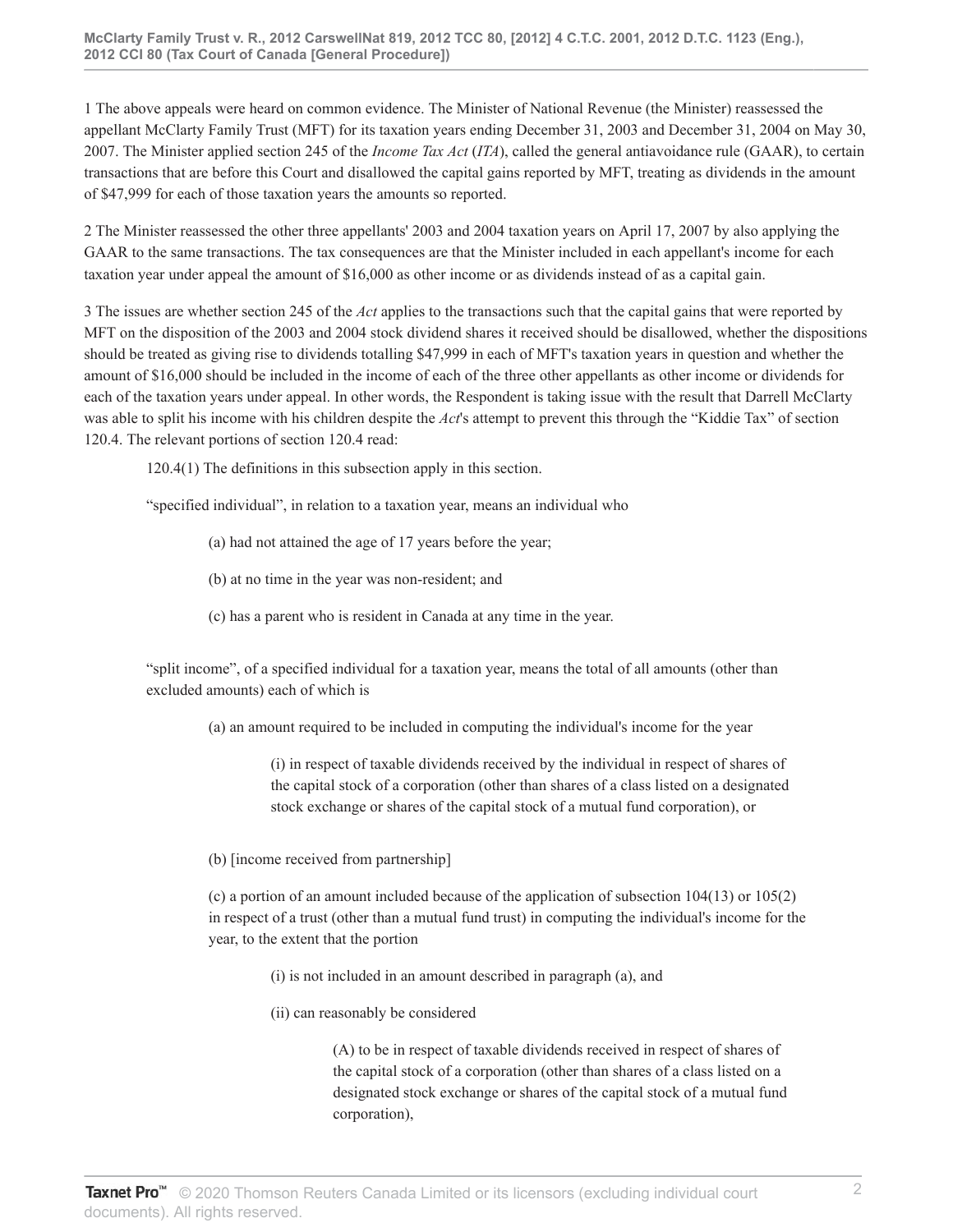(B) [shareholder benefit]

(C) to be income derived from the provision of goods or services by a partnership or trust to or in support of a business carried on by

> (I) a person who is related to the individual at any time in the vear,

(II) a corporation of which a person who is related to the individual is a specified shareholder at any time in the year, or

(III) a professional corporation of which a person related to the individual is a shareholder at any time in the year.

(2) There shall be added to a specified individual's tax payable under this Part for a taxation year 29% of the individual's split income for the year.

4 In the alternative, the respondent is asking the Court to determine whether MFT is deemed to have received a dividend pursuant to subsection  $84(3)$  of the Act in each of its taxation years such that the amounts of \$16,000 were properly included as dividends in the income of each of the three individual appellants for each of the taxation years under appeal.

5 The facts that led to the transactions referred to above involve Mr. Darrell McClarty, who is the central figure in these appeals. Although he is not the appellant, he is the father of the three minor appellants as well as one of the trustees of MFT.

6 Darrell McClarty is a professional engineer who specialized in geotechnical engineering, and later, in information technology. Prior to the summer of 2001, he was employed with Clifton Associates Ltd. in their information technology division known as Envista. While there, he designed and marketed the Envista software called the "accounting system for the environment".

7 He became unhappy, though, with the existing operations at Clifton and sought to purchase the Envista division from Clifton in a management buyout. The discussions with Clifton did not go very far and, as a result, he resigned his position with Clifton on June 15, 2001. His departure made many ripples. A few days after his departure, Derin Hildebrandt, another Clifton employee also resigned. That led to a meeting with the president of Clifton to discuss the situation and particularly the need for Mr. McClarty to return and stabilize Clifton's operations. It was at that meeting that Darrell McClarty was shown a draft statement of claim for an action by Clifton against McClarty and told that this is what would happen if he did not return to Clifton

8 Shortly thereafter, two other Clifton employees left, namely, Colin Denison and Catherine Marisi. The four of them got in contact with Cameco Corporation (Cameco) and were invited to bid on the development of a system to monitor employees' exposure to radiation at its mines. Projectline Solutions Inc. (PSI) was therefore incorporated on August 24, 2001 under the laws of Saskatchewan for the purpose of submitting the bid. Darrell McClarty held 31 common shares and the other three held 23 common shares each.

9 PSI did develop products for Cameco in the fall of 2001 and won a further contract in August 2002 despite competition from Clifton's Envista division. PSI's success was, according to Mr. McClarty, due to the fact that it proposed developing new software from the ground up for Cameco's purposes while Envista's proposal was to simply deploy the Envista software then operating at Cameco's MacArthur River site across Cameco's entire operation. During all that time, letters were being exchanged by Clifton's and PSI's lawyers with respect to various disputes.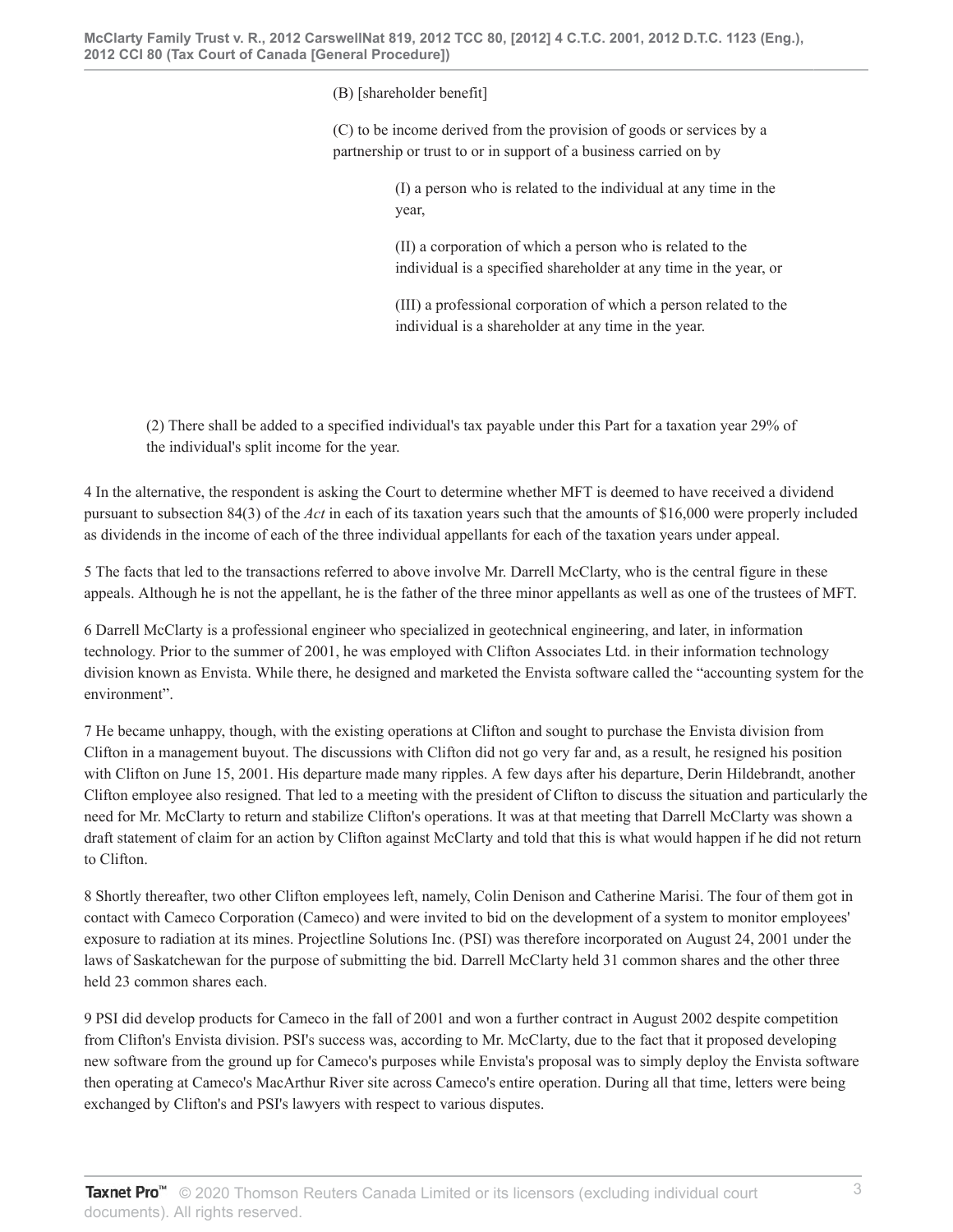10 It was in August or early September 2002 that Darrell McClarty met with his accountant to discuss incorporating a holding company. He was referred to Evan Shoforost. They discussed the best method for structuring PSI. They needed basic accounting services for PSI and protection from creditors as Mr. McClarty was still concerned about potential legal actions by Clifton and also concerned about potential liability related to the systems they created, as errors could occur. It was agreed that the existing structure—with the four shareholders holding shares personally—should be replaced with holding and management companies as well as family trusts. As a result, McClarty Professional Services Inc. (MPSI) was incorporated under the laws of Saskatchewan on October 7, 2002.

11 Darrell McClarty held 100% of the Class A voting shares of MPSI while MFT held 100% of the Class B non-voting shares. MPSI then subscribed for 31 Class A shares in PSI.

12 The other shareholders replaced their Class A shares with their own class of voting shares in the same proportion as their original shareholdings, namely, 23 Class B shares, 23 Class C shares and 23 Class D shares. When Catherine Marisi left PSI in 2009, her shares were redeemed by PSI and the shareholdings were a 31-23-23.

13 MFT was settled by Vaughan McClarty, Darrell McClarty's father, on September 27, 2002 with a gold coin. Darrell McClarty and his wife, Karen, were the trustees. The beneficiaries were Darrell McClarty, Karen McClarty and their children Devon, Joel and Brayden, the other three appellants. All three were minors at the time.

14 Finally, 101051392 Saskatchewan Ltd. (101 SK) was incorporated on December 17, 2003, with Darrell McClarty as sole shareholder and director. According to Darrell McClarty, the purpose of 101 SK was to capture future investments and facilitate the creditor protection scheme.

15 The transactions at issue began on September 30, 2003 when MPSI declared a stock dividend on its Class B common shares held by MFT (stock dividend shares). The stock dividend consisted of 48,000 Class E non-voting preferred shares of MPSI with a paid-up capital and an adjusted cost base of \$1 and a redemption price of \$1 per share. MFT then sold the stock dividend shares (Class E) to Darrell McClarty on the same day for \$48,000 payable by means of a demand promissory note at a 0% rate of interest, but which was to become 10% once payment was demanded.

16 That transaction resulted in a capital gain for MFT of \$47,999. MFT distributed this capital gain to the three minor beneficiaries, \$15,999 each payable by issuing to each a demand promissory note with the same interest terms as Darrell McClarty's promissory note. That resulted in a taxable capital gain of \$7,999 for each minor beneficiary, which was declared in their respective tax returns.

17 On the same day, namely, September 30, 2003, Darrell McClarty paid \$48,000 to MPSI in repayment of previous shareholder loans and advances. MPSI then paid \$48,000 to MFT as a shareholder loan. MFT in turn made a loan to Darrell McClarty, which is called the trustee loan. Darrell McClarty then paid a second sum of \$48,000 to MPSI in repayment of other shareholder loans

18 On December 31, 2003, Darrell McClarty sold the Class E shares he held in MPSI to 101 SK in return for a \$48,000 promissory note without interest. On the same day, MPSI redeemed the stock dividend (Class E) shares at a redemption price of \$1 per share, or \$48,000. 101 SK received a deemed dividend as a result of the redemption, however, there was no tax payable on the transaction since the deemed dividend was received from a taxable Canadian corporation (see section 112 of the *ITA*).

19 Still on the same day, 101 SK paid \$48,000 to Darrell McClarty. There is a dispute here between the parties as to what Darrell McClarty actually repaid with the \$48,000 he received from 101 SK. The respondent alleges that he repaid the promissory note issued to MFT with respect to the stock dividend share sale that I referred to earlier as the trustee loan while the appellant contends that the payment at that stage represented the repayment of a separate trustee loan. In any event, both parties are in agreement that on December 31, 2004, Darrell McClarty had \$104,400.37 in outstanding promissory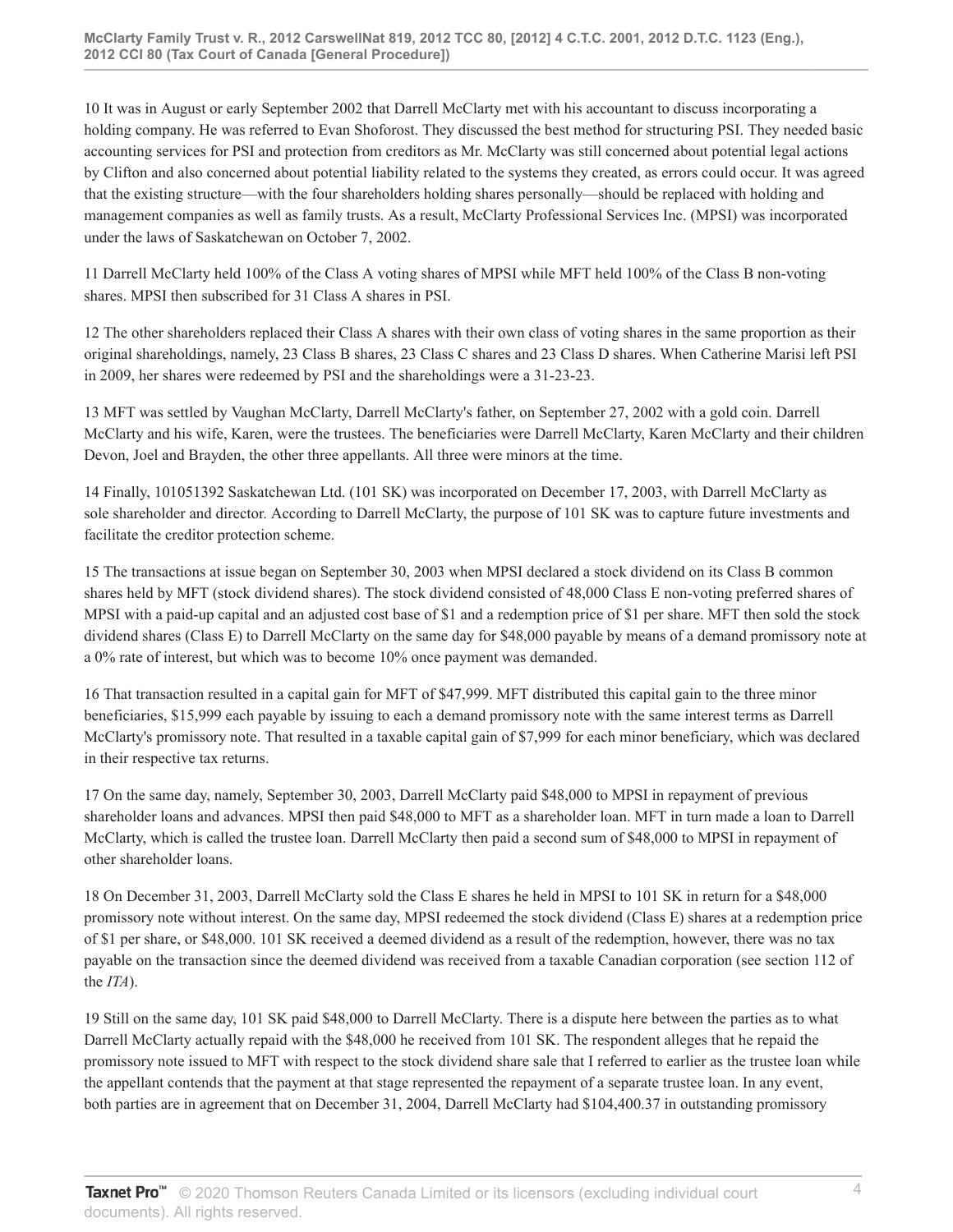notes owed to the MFT and that the MFT had outstanding promissory notes in the amount of \$96,000 owed to the minor beneficiaries.

20 To complete the December 31, 2003 transactions, MFT paid \$48,000 to MPSI in satisfaction of the shareholder loan it had received from MPSI on September 30, 2003, and MPSI paid \$48,000 to Darrell McClarty as repayment of another shareholder loan

21 The 2004 transactions proceeded in much the same way as the 2003 transactions except for certain differences. On September 30, 2004, MPSI issued to MFT a stock dividend on the Class B non-voting shares consisting of 48,000 Class E shares with a paid-up capital, an adjusted cost base and a redemption price of \$1 per share. This resulted in a deemed dividend of \$1 to MFT. MFT then sold the Class E shares to Darrell McClarty for \$48,000 and Darrel McClarty issued to MFT a promissory note for that amount. MFT again distributed the capital gain equally among each of the three minor beneficiaries, who received an amount of \$15,999 each, resulting in a taxable gain of \$7,999 each. They declared this amount in their tax returns.

22 Unlike what had occurred in 2003, on September 30, 2004, MFT then paid \$36,500 to MPSI in repayment of a shareholder loan and \$11,500 to Darrell McClarty as a trustee loan. Darrell McClarty then paid the \$11,500 to MPSI in repayment of a shareholder loan.

23 On December 31, 2004, Darrell McClarty issued a promissory note to MFT in the amount of \$56,400, indicating this represented the total net cash advances in 2004. On that same day, Darrell McClarty sold the Class E shares to 101 SK for \$48,000. 101 SK again received a deemed dividend of \$47,999 and claimed the corresponding dividend deduction.

24 Also on that date, 101 SK transferred the sum of \$48,000 to Darrell McClarty in satisfaction of its promissory note with respect to the purchase of Class E shares. Darrell McClarty then transferred that amount to MFT as partial payment of its promissory note of \$56,000. The last step on December 31, 2004 was for MPSI to repay PSI the amount of \$48,000.

25 As a result of these transactions and as said earlier, MFT had outstanding promissory notes owing to the three minor beneficiaries of \$32,000 each. Darrell McClarty had outstanding promissory notes owing to MFT of \$104,400.37 (\$48,000) for  $2003 + $48,000$  for  $2004 + $8,400$  in cash advances). The accounts of the remaining companies offset each other.

# **The GAAR Analysis**

26 I will deal first with whether the GAAR can be used to recharacterize the capital gain received by MFT. There is no dispute between the parties that the framework laid down by the Supreme Court of Canada in *Canada Trustco Mortgage Co.* v. R., 2005 SCC 54 (S.C.C.), is to be used. That case predates the Supreme Court's decision in Copthorne Holdings Ltd. v. R., 2011 SCC 63 (S.C.C.). The guidelines set forth at paragraph 66 of *Canada Trustco*, *supra*, are as follows:

The approach to s. 245 of the *Income Tax Act* may be summarized as follows.

1. Three requirements must be established to permit application of the GAAR:

 $(1)$  A tax benefit resulting from a transaction or part of a series of transactions (s.  $245(1)$  and  $(2)$ ;

(2) that the transaction is an *avoidance transaction* in the sense that it cannot be said to have been reasonably undertaken or arranged primarily for a *bona fide* purpose other than to obtain a tax benefit; and

(3) that there was *abusive tax avoidance* in the sense that it cannot be reasonably concluded that a tax benefit would be consistent with the object, spirit or purpose of the provisions relied upon by the taxpayer.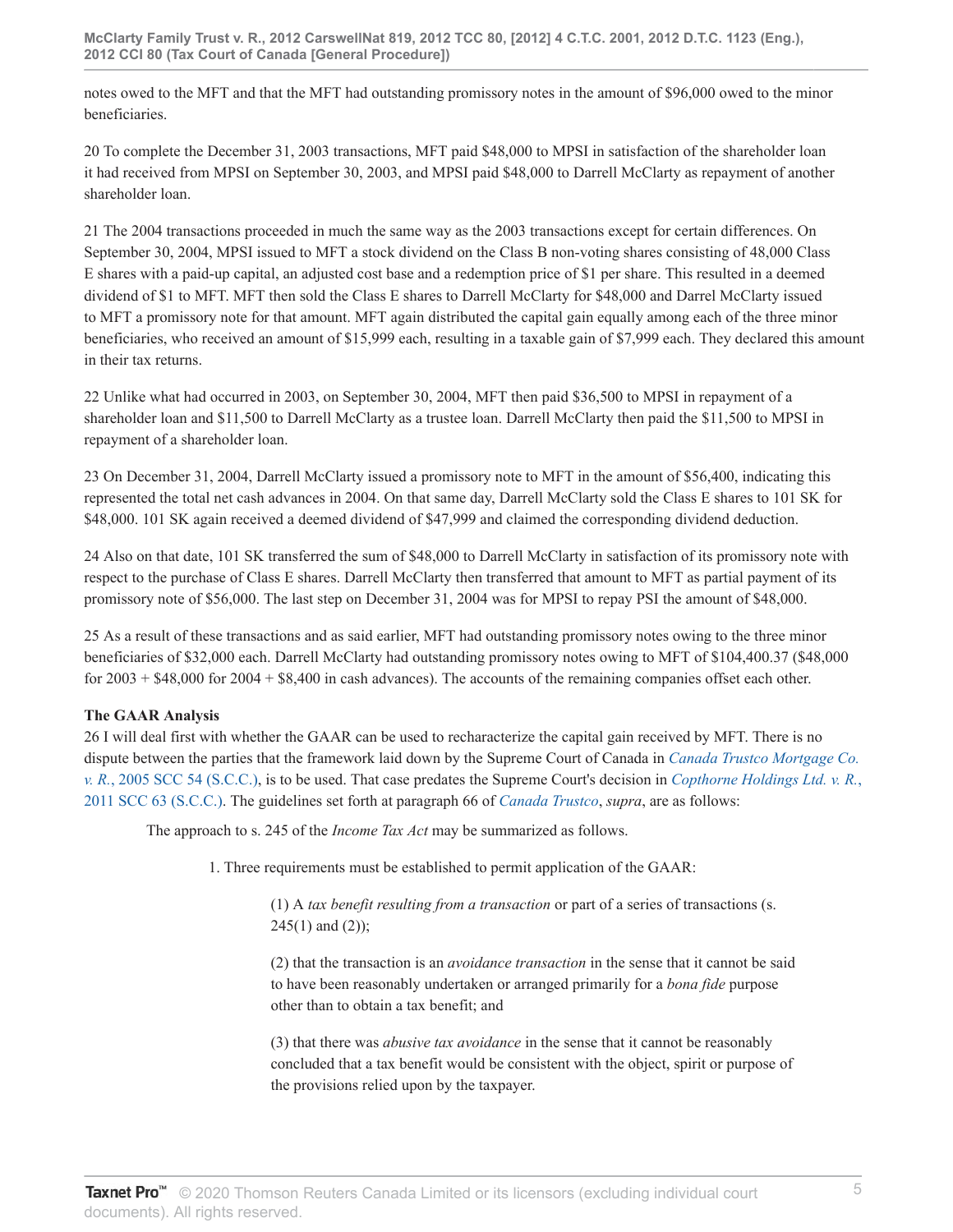2. The burden is on the taxpayer to refute  $(1)$  and  $(2)$ , and on the Minister to establish  $(3)$ .

3. If the existence of abusive tax avoidance is unclear, the benefit of the doubt goes to the taxpayer.

4. The courts proceed by conducting a unified textual, contextual and purposive analysis of the provisions giving rise to the tax benefit in order to determine why they were put in place and why the benefit was conferred. The goal is to arrive at a purposive interpretation that is harmonious with the provisions of the Act that confer the tax benefit, read in the context of the whole Act.

5. Whether the transactions were motivated by any economic, commercial, family or other nontax purpose may form part of the factual context that the courts may consider in the analysis of abusive tax avoidance allegations under s. 245(4). However, any finding in this respect would form only one part of the underlying facts of a case, and would be insufficient by itself to establish abusive tax avoidance. The central issue is the proper interpretation of the relevant provisions in light of their context and purpose.

6. Abusive tax avoidance may be found where the relationships and transactions as expressed in the relevant documentation lack a proper basis relative to the object, spirit or purpose of the provisions that are purported to confer the tax benefit, or where they are wholly dissimilar to the relationships or transactions that are contemplated by the provisions.

7. Where the Tax Court judge has proceeded on a proper construction of the provisions of the *Income Tax Act* and on findings supported by the evidence, appellate tribunals should not interfere, absent a palpable and overriding error.

# **Tax Benefit**

27 The first requirement that must be met in order to recharacterize the transaction under the GAAR has been conceded by the appellants in that there is a tax benefit resulting from the transactions.

## Is the transaction an avoidance transaction?

28 With regard to the second requirement, the appellants argue that the transactions at issue were undertaken primarily to place Darrell McClarty beyond the reach of creditors by putting demand promissory notes in the hands of MFT. The respondent counters with the argument that the alleged *bona fide* purpose is not supported by a reasonable assessment of the facts and circumstances of the transactions in that the creditor-proofing was ineffective, the documentation reveals a circular flow to the transactions, and the transactions were in fact an off-the-shelf tax plan.

29 In Canada Trustco, supra, at paragraph 29, the Supreme Court of Canada has provided guidance for examining whether there was a *bona fide* purpose:

... this is a factual inquiry. The taxpayer cannot avoid the application of the GAAR by merely stating that the transaction was undertaken or arranged primarily for a non-tax purpose. The Tax Court judge must weigh the evidence to determine whether it is reasonable to conclude that the transaction was not undertaken or arranged primarily for a non-tax purpose. The determination invokes reasonableness, suggesting that the possibility of different interpretations of the events must be objectively considered.

30 In other words, there must be "an objective assessment of the relative importance of the driving forces of the transaction" (see paragraph 28 of Canada Trustco). Rothstein J.A., as he then was, in OSFC Holdings Ltd. v. R., 2001 FCA 260 (Fed. C.A.), at paragraph 46, stated that the time to be considered in making that assessment is the time the transaction was undertaken and not some later time with the benefit of hindsight.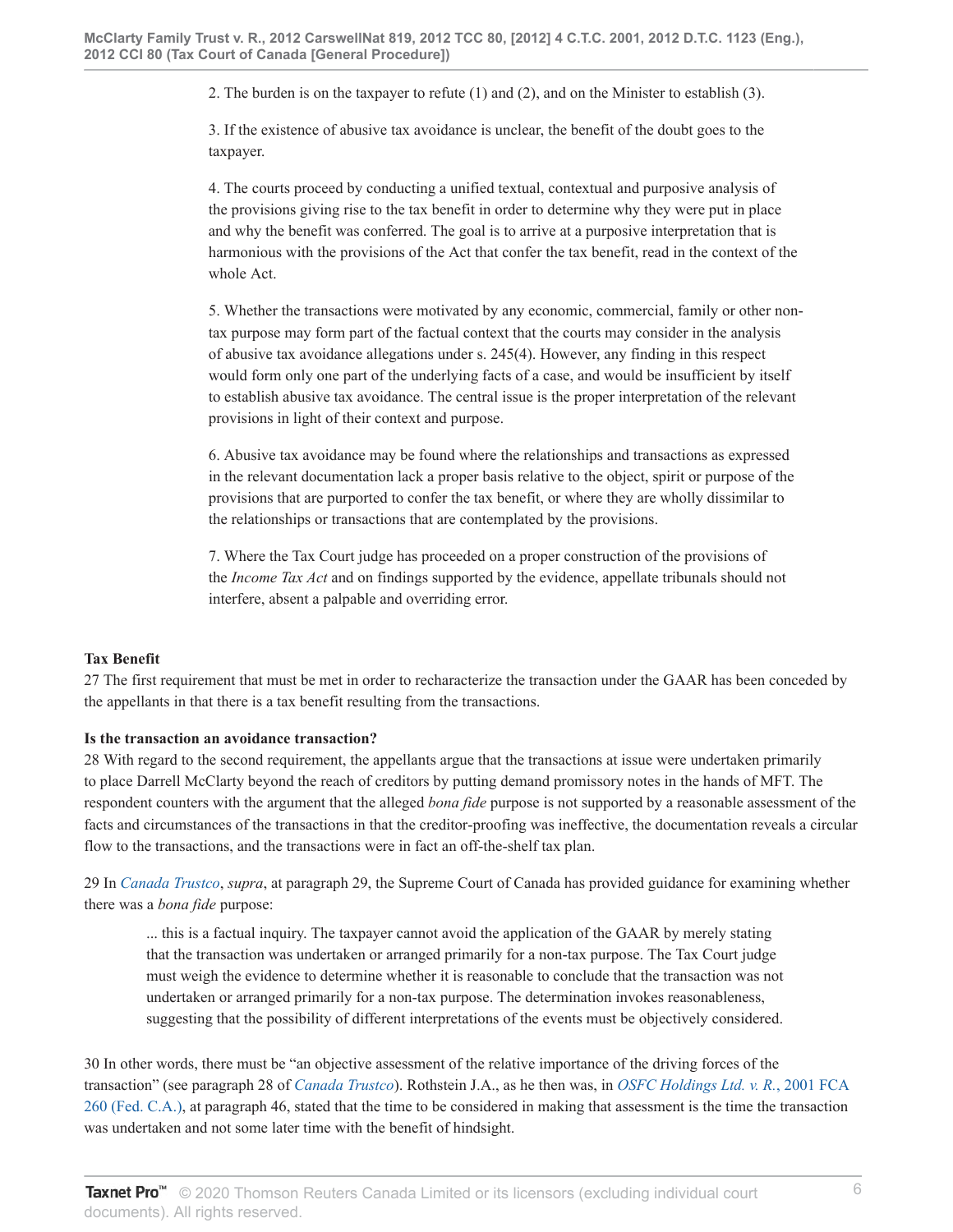31 A large part of Darrell McClarty's testimony was centred on his fears after leaving Clifton and his position with Envista. Shortly after he left, others began to leave Envista as well and became his associates. He met with Wayne Clifton, the president of Clifton, who stressed the importance of his returning to Envista and clearly indicated that there could be significant legal consequences if he did not. Darrell McClarty was shown a draft statement of claim alleging that he had conspired to directly damage Envista's business and had stolen Envista's intellectual property. That statement of claim was not issued but it was used as a threat.

32 The statement of claim was not put in evidence at trial, but there were other documents which corroborated its existence, in addition to Darrell McClarty's testimony and that of his lawyer at the time, Bill Warren. There is a letter from Bill Warren as solicitor for Darrell McClarty stating that he was in possession of the draft statement of claim and warning of its potentially libellous nature. Another letter, in response, from Cory J. Furman of the firm Furman & Kallio, solicitors for Clifton Associates Ltd, confirms that the draft statement of claim had not been issued or distributed. There is also an e-mail from Paulette Popadynec of the Saskatchewan Labour Board to Darrell McClarty indicating that there would be no payment of remaining holiday pay since Clifton was commencing legal action.

33 In addition, Clifton through its solicitors, MacPherson Leslie & Tyerman, sent letters to the Comision Interinstitucional de la Cuenca Hidrografica del Canal de Panama and the Canadian International Development Agency to alert those agencies to the fact that Darrell McClarty and Derin Hildebrandt, through a company named Can Global, were "holding themselves out as having the authority to license, sell, use, apply or otherwise market the Envista software and that they are representatives of Envista".

34 These documents and the evidence of Darrell McClarty clearly indicate that Darrell McClarty was under threat of legal action upon leaving Clifton in 2001. The threat of legal action remained as Envista and Clifton continued thereafter to be competitors of PSI until Envista ceased operations around 2005-2006. During that time of direct competition with Envista and Clifton, the situation, as summarized by Darrell McClarty in his testimony, was that they were concerned that entering into contracts for developing systems where they had done so before could be grounds for lawsuits and could give rise to continuing legal problems with Clifton.

35 The respondent's position is mainly centred on the argument that the creditor-proofing was ineffective. The respondent argues that, regardless of what was done. Darrell McClarty would be personally liable as a director of MPSI for issuing dividends which rendered MPSI insolvent. They cited Evan Shoforost's statement in his paper given at the 2002 Prairie Provinces Tax Conference (Canadian Tax Foundation), at page 7, where he stated that professionals cannot shield themselves from liability for professional negligence but can do so with respect to liability in other contexts, such as employer liability. The Crown relies on section 40 and subsection 113(2) of the Saskatchewan's The Business Corporations Act (SBCA), which reads follows:

40 A corporation shall not declare or pay a dividend if there are reasonable grounds for believing that:

(a) the corporation is, or would after the payment be, unable to pay its liabilities as they become due; or

(b) the realizable value of the corporation's assets would thereby be less than the aggregate of its liabilities and stated capital of all classes.

113(2) Directors of a corporation who vote for or consent to a resolution authorizing:

(c) a payment of a dividend contrary to section 40;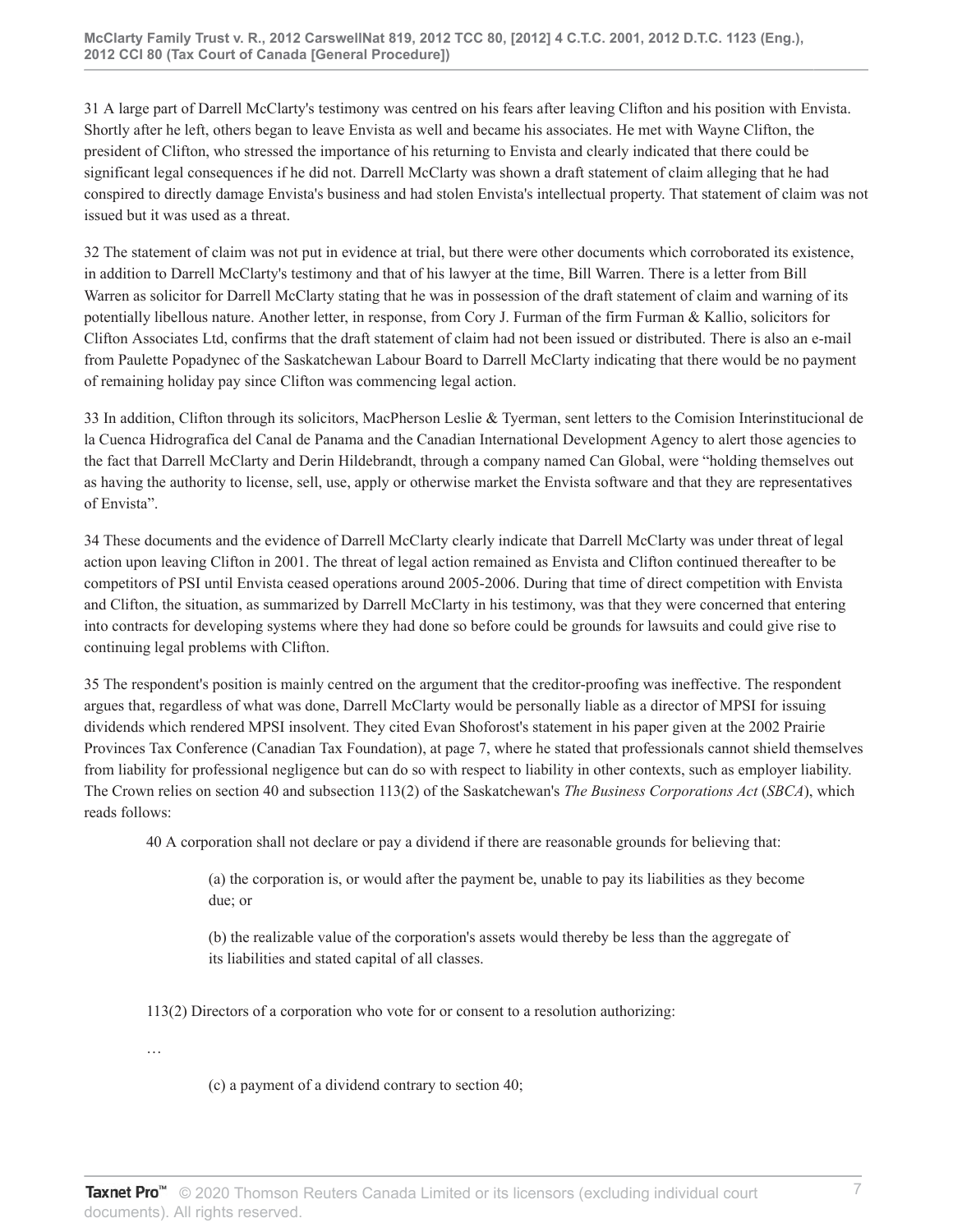$\cdots$ 

are jointly and severally liable to restore to the corporation any amounts so distributed or paid and not otherwise recovered by the corporation.

36 The respondent did not state how this would nullify the plan for providing protection from creditors in this case. Given the fact that most of the evidence regarding the creditor-proofing is centred on the fear of a lawsuit by Clifton and Associates. it raises the question whether paragraph  $40(a)$  of the *SBCA* would apply in a situation involving future creditors who will only establish the existence of a debt when a judgment is issued. Paragraph  $40(a)$  of the *SBCA* applies where a corporation is unable to pay its liabilities as they become due. It is not entirely clear whether contingent creditors can rely upon paragraph 40(a) of the SBCA. In Devry v. Atwood's Furniture Showrooms Ltd., [2000] O.J. No. 4283 (Ont. S.C.J. [Commercial List]), at paragraphs 26 and 27, the Ontario Superior Court of Justice held that contingent judgment creditors could not rely upon the equivalent provision of Ontario's Business Corporations Act (OBCA).

37 The respondent also cited Justice Archambault of this Court, who held in *Gestion Yvan Drouin Inc. c. R.*, [2000] T.C.J. No. 872, 2001 D.T.C. 72 (T.C.C. [General Procedure]), at paragraph 71:

... according to legislation governing corporations ... the directors of a corporation cannot declare dividends that would cause the corporation to be unable to meet its debts. If the directors declared and paid a dividend in violation of the corporation's obligation toward its creditors, they would be held liable for the amounts owed to those creditors. Remedies could also be had against the shareholders for reimbursement of the dividends....

38 That case revolved around subsection 160(1) of the *ITA* and its application and not the *Canada Business Corporations Act*. His statement prior to ruling that the subsection  $160(1)$  assessment could not be upheld was *obiter dictum*. In addition, the statement was made in the context of a tax debt, which becomes due on the balance due date and is not contingent upon first obtaining judgment.

39 I do not believe that section 40 of the *SBCA* applies here. The desire to creditor-proof is based on Darrell McClarty's fear of potential legal action by Clifton. MPSI, as far as the evidence shows, did not issue dividends greater than its retained earnings. Since Clifton was at best a contingent judgment creditor, that contingent debt would not be required to be on MPSI's balance sheet for the purposes of conducting the insolvency test prior to issuing the dividends. The situation could have been different, though, if there had been ongoing litigation, but there was none here.

40 Regarding the argument that the documentation reveals an entirely circular flow to the transactions, the respondent put a lot of emphasis on the determination whether the payments of \$48,000 from Darrell McClarty to MFT represented the repayment of the promissory note with respect to the stock dividend share sale or of the outstanding trustee loan. The appellants argued that the trustee loans were repaid pointing to two separate promissory notes issued in 2003 and 2004 and to a memo prepared by one Michelle Mack, who worked for MPSI's accounting firm in which she sets out the plan for the transactions and refers to the repayment of the \$48,000 that was loaned to Darrell McClarty by MFT.

41 The respondent countered by referring to two other memos prepared by Michelle Mack explaining all the steps in the transactions, particularly step 6, where it says that Darrell McClarty repaid MFT's promissory note with \$48,000 cash, and she refers to step 2 which describes to the sale of the stock dividend shares. The appellants answered by stating that Michelle Mack had mistakenly left that out of the instructions given to Bill Warren, Darrell McClarty's solicitor.

42 Other documents, such as MFT's general ledger, were referred to in trying to determine whether it was the promissory notes relating to the sale of shares that were repaid or those relating to the trustee loan. I do not believe that it is necessary for me to make a finding as to which promissory note the \$48,000 actually repaid. The money received by Darrell McClarty on the share redemption was used to repay an outstanding debt owed to MFT. Both parties have agreed that Darrell McClarty had outstanding promissory notes of approximately \$104,000 at the end of 2004.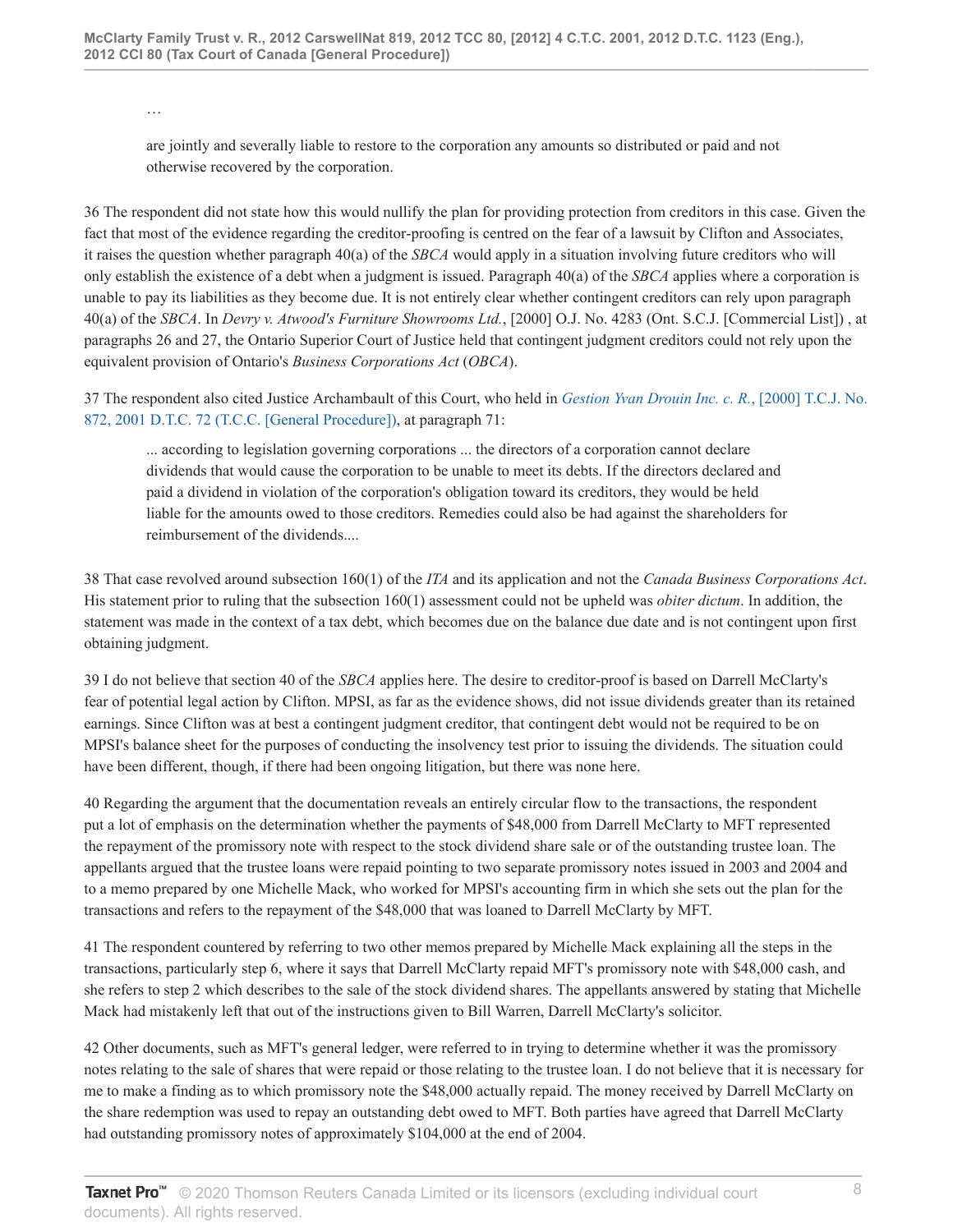43 The last submission by the respondent in support of the position that there was no *bona fide* purpose is that the overall plan was put in place by Evan Shoforost, who created the off-the-shelf plan. On cross-examination, he acknowledged that every tax plan starts out as generic, and then one would look at the fact situation to see if there are *bona fide* business reasons for utilizing some of the generic plan's content. I believe that there were *bona fide* business reasons in this case. It is clear from the evidence that Darrell McClarty was under the threat of legal action upon leaving Clifton and beginning to compete directly with that corporation. There was a *bona fide* non-tax purpose for undertaking the transactions in question.

44 The respondent submitted that at least one of the transactions in the series was not undertaken for a *bona fide* non-tax purpose. In oral submissions, the respondent referred to the declaration of stock dividends in both years at issue and the sale of those shares to Darrell McClarty as supporting that point of view.

45 The appellants submitted that the transfer of wealth in order to provide protection from creditors without attracting the significant tax costs that would have been incurred by the payment of a dividend to MFT is a valid, *bona fide* non-tax purpose under the *ITA*.

46 The stock dividend declared in both years at issue resulted in a shift of the value of assets from MPSI to MFT. This is consistent with the creditor-proofing strategy. Darrell McClarty's assets in MPSI were partially reduced for the benefit of MFT and, once redeemed, the assets will be entirely out of the hands of MPSI and Darrell McClarty. I do not find that transaction to be an avoidance transaction. As argued by the appellants, if MPSI had paid a dividend to MFT, allocated the income to the minor beneficiaries by way of a promissory note, and loaned the funds to Darrell McClarty, some creditor protection could have been achieved but it would have been less effective because of the higher tax rate on the dividend to the minor beneficiaries, and it would have resulted in less funds being available to establish the debt between MFT and the minor beneficiaries.

47 In Canada Trustco, supra, the Supreme Court of Canada stated, at paragraph 30:

... It is useful to consider what will not suffice to establish an avoidance transaction under s. 245(3). The Explanatory Notes state, at p. 464:

Subsection  $245(3)$  does not permit the "recharacterization" of a transaction for the purposes of determining whether or not it is an avoidance transaction. In other words, it does not permit a transaction to be considered to be an avoidance transaction because some alternative transaction that might have achieved an equivalent result would have resulted in higher taxes.

48 According to the Explanatory Notes referred to in the above excerpt, Parliament recognized the Duke of Westminster principle that tax planning with the objective of attracting the least possible tax is a legitimate and accepted part of Canadian tax law.

49 The other transaction referred to by the respondent is the sale of the 48,000 class "E" shares to Darrell McClarty by MFT. The appellants argued that the purpose of that transaction was to create the debt between Darrell McClarty and MFT in order to protect some of the equity of MPSI and PSI should trouble arise, while allowing Darrell McClarty to use the funds personally to continue to grow the business.

50 The circumstances surrounding the transactions at issue involve the threat of legal action that Darrell McClarty was faced with upon leaving Clifton in 2001. What triggered the entire series of transactions was the desire to protect the assets of MPSI in anticipation of that threat. When the stock dividend was issued, an asset was transferred from MPSI to MFT such that Darrell McClarty's assets in MPSI were partially eroded to the benefit of MFT.

51 It could be argued that the sales of the shares by MFT to Darrell McClarty followed by the subsequent sales to 101 SK were done basically to lessen the tax consequences of the creditor-proofing plan, but those transactions would never have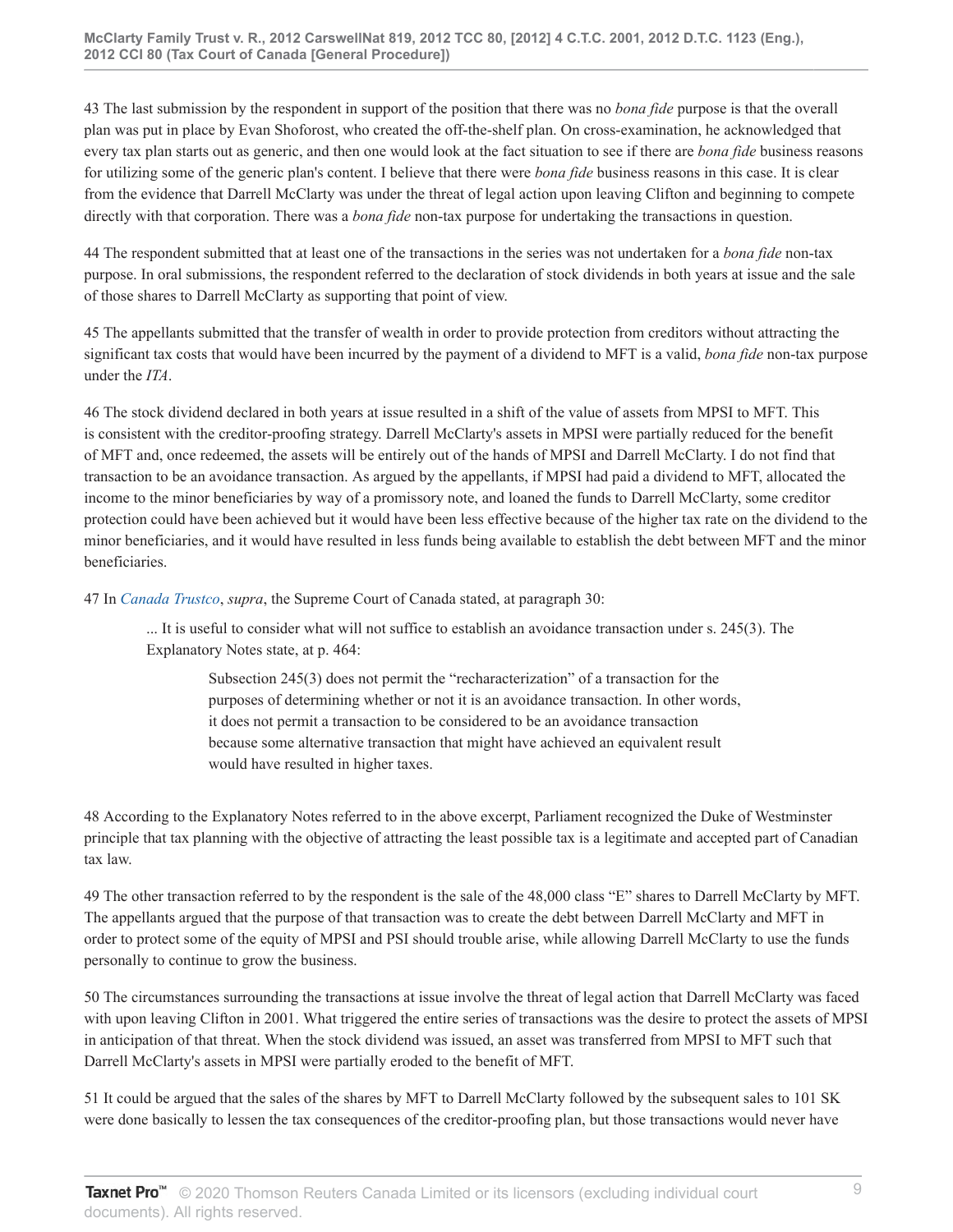occurred in the absence of the need to protect MPSI's assets. They were an integral part of the strategy to protect those assets. As stated in *Canada Trustco*, *supra*, if there are both tax and non-tax purposes to a transaction, it must be determined whether it was reasonable to conclude that the non-tax purpose was primary. If so, the GAAR cannot be applied to deny the tax benefit.

52 To hold that the sale of the shares should be considered an avoidance transaction because some alternative transaction may have achieved a similar result but with higher taxes would, in my opinion, be inconsistent with the Supreme Court's comments in *Canada Trustco* and the Explanatory notes relating to section 245 of the *ITA*.

53 It is my opinion that every single transaction constituting the series was made with a *bona fide* purpose other than to obtain the tax benefit. The intention of protecting the assets was the primary motivating element behind each transaction. As for Darrell McClarty personally, he is going to be taxed the same way when the funds are be extracted from 101 SK as he would be if the money was taken out of MPSI.

54 Having concluded that we do not have here an avoidance transaction arising from the series of transactions, there is no need to continue the analysis and determine whether there was an abusive tax avoidance.

55 There is a definite gap that was left by Parliament in enacting section 120.4 of the *ITA*. I subscribe to my colleague Justice Paris' statement in *Landrus v. R.*, 2008 TCC 274 (T.C.C. [General Procedure]), that, as noted by former Chief Justice Bowman, it is inappropriate for the Minister to use the GAAR to fill the gaps left by Parliament. Justice Paris said the following at paragraph 124:

The Minister is therefore using the GAAR in this case to fill in the gaps left by Parliament in subsection 85(5.1). This is an inappropriate use of the GAAR, as noted by Bowman A.C.J. in Geransky v. The Oueen:

... The *Income Tax Act* is a statute that is remarkable for its specificity and replete with anti-avoidance provisions designed to counteract specific perceived abuses. Where a taxpayer applies those provisions and manages to avoid the pitfalls the Minister cannot say "Because you have avoided the shoals and traps of the Act and have not carried out your commercial transaction in a manner that maximizes your tax, I will use GAAR to fill in any gaps not covered by the multitude of specific antiavoidance provisions".

# Does subsection 84(3) apply to the circumstances of this case?

56 The other issue is whether the appellants MFT is deemed to have received a dividend from MPSI pursuant to subsection 84(3) of the Act in each of its taxation years ending December 31, 2003 and December 31, 2004 notwithstanding the fact that 101 SK held the shares. If that is the case, the amounts of \$16,000 were properly included as dividends in the income of each of the minor beneficiaries of the trust for each of their 2003 and 2004 taxation years.

57 The respondent relies on the decision of this Court in RMM Canadian Enterprises Inc. v. R. (1997), [1998] 1 C.T.C. 2300 (T.C.C.), for the proposition that the wording "in any manner whatever" found in subsections 84(2) and 84(3) is to be interpreted broadly such that a person who did not hold shares immediately prior to the redemption falls within the scope of the words "each person" in subsection 84(3). In other words, a redemption in any manner whatever is not an instantaneous event but can be extended to include multi-step redemptions.

58 The appellants, on the other hand, submit that all the transactions at issue clearly demonstrate that each and every one was real and legally effective and had economic substance. MFT did not own the 2003 stock dividend shares and the 2004 stock dividend shares at the time of the redemption of those shares by MPSI. It was 101 SK that owned them pursuant to a legally effective share purchase agreement between 101 SK and Darrell McClarty. The appellants submit that subsection 84(3) operated as intended with regard to legally effective transactions when MPSI redeemed the 2003 and 2004 stock dividend shares.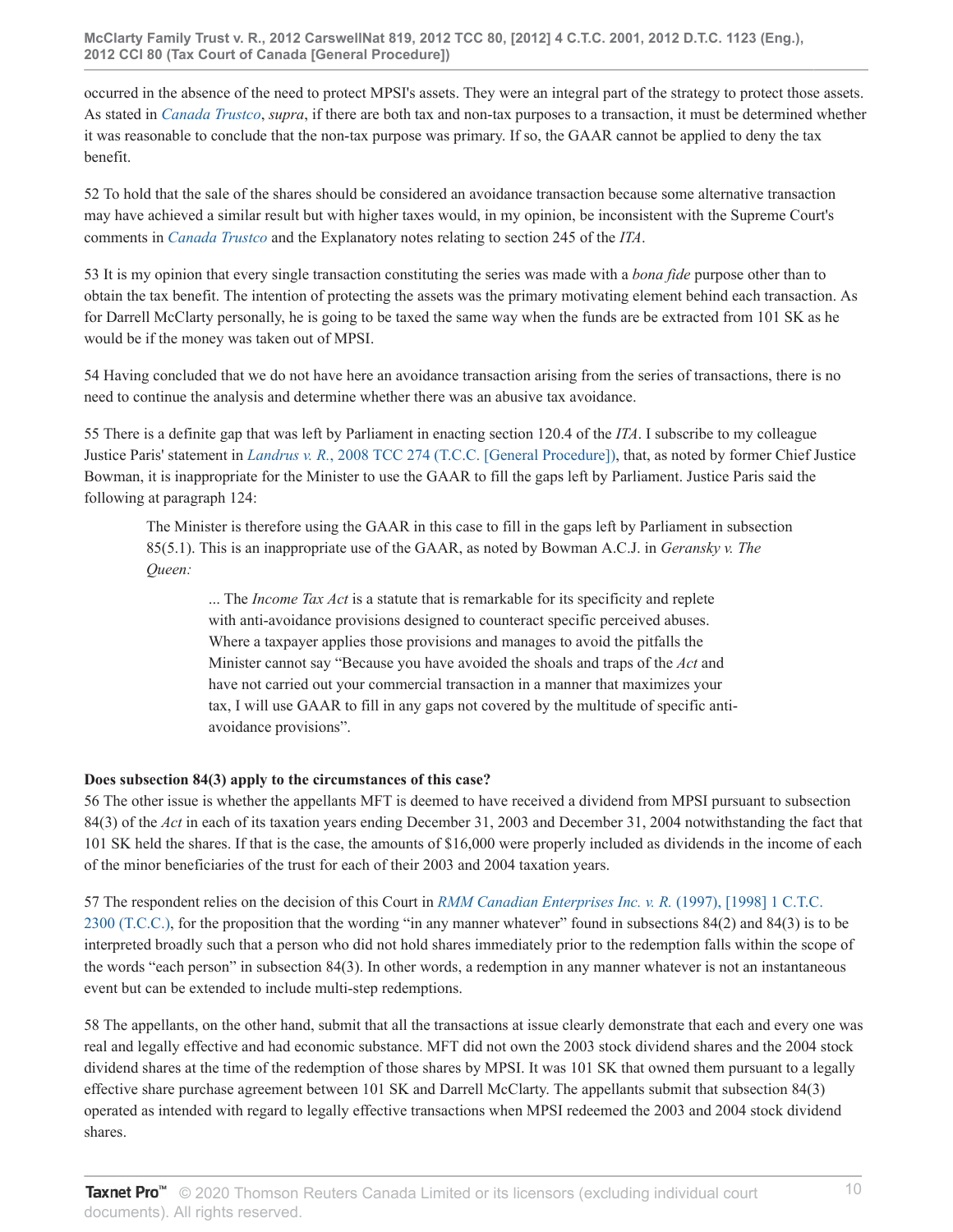59 The purpose of section 84 of the *ITA*, in general terms, is to deem certain events that are not payments of dividends in corporate law to be payments of dividends for tax purposes. Under subsection 84(3), all amounts paid by a corporation resident in Canada on a redemption of any class of shares that exceeds the paid-up capital of those shares are taxed as dividends. Such a redemption of its own shares "in any manner whatever" by a corporation resident in Canada results in the corporation being deemed to have paid, and the shareholders being deemed to have received, a dividend.

60 The respondent's argument is based on a decision interpreting the wording of subsection  $84(2)$  of the Act. I reproduce below for comparison both subsections 84(3).

| 84(3) Where at any time after December 31, 1977 a<br>corporation resident in Canada has redeemed, acquired or<br>cancelled in any manner whatever (otherwise than by way<br>of a transaction described in subsection $84(2)$ ) any of the<br>shares of any class of its capital stock,                                                                                                                                                                                               | $84(2)$ Where funds or property of a corporation resident<br>in Canada have at any time after March 31, 1977 been<br>distributed or otherwise appropriated in any manner<br>whatever to or for the benefit of the shareholders of<br>any class of shares in its capital stock, on the winding-<br>up, discontinuance or reorganization of its business, the<br>corporation shall be deemed to have paid at that time a<br>dividend on the shares of that class equal to the amount, if<br>any, by which |
|--------------------------------------------------------------------------------------------------------------------------------------------------------------------------------------------------------------------------------------------------------------------------------------------------------------------------------------------------------------------------------------------------------------------------------------------------------------------------------------|---------------------------------------------------------------------------------------------------------------------------------------------------------------------------------------------------------------------------------------------------------------------------------------------------------------------------------------------------------------------------------------------------------------------------------------------------------------------------------------------------------|
| (a) the corporation shall be deemed to have paid at that<br>time a dividend on a separate class of shares comprising<br>the shares so redeemed, acquired or cancelled equal to<br>the amount, if any, by which the amount paid by the<br>corporation on the redemption, acquisition or cancellation,<br>as the case may be, of those shares exceeds the paid-up<br>capital in respect of those shares immediately before that<br>time; and                                           | $(a)$ the amount or value of the funds or property distributed<br>or appropriated, as the case may be,                                                                                                                                                                                                                                                                                                                                                                                                  |
|                                                                                                                                                                                                                                                                                                                                                                                                                                                                                      | exceeds                                                                                                                                                                                                                                                                                                                                                                                                                                                                                                 |
| (b) a dividend shall be deemed to have been received at<br>that time by each person who held any of the shares of<br>that separate class <i>at that time</i> equal to that portion of the<br>amount of the excess determined under paragraph 84(3)<br>$(a)$ that the number of those shares held by the person<br>immediately before that time is of the total number of<br>shares of that separate class that the corporation has<br>redeemed, acquired or cancelled, at that time. | $(b)$ the amount, if any, by which the paid-up capital<br>in respect of the shares of that class is reduced on the<br>distribution or appropriation, as the case may be,                                                                                                                                                                                                                                                                                                                                |
|                                                                                                                                                                                                                                                                                                                                                                                                                                                                                      | and a dividend shall be deemed to have been received at<br>that time by each person who held any of the issued shares<br><i>at that time</i> equal to that proportion of the amount of the<br>excess that the number of the shares of that class held by<br>the person immediately before that time is of the number<br>of the issued shares of that class outstanding immediately<br>before that time.                                                                                                 |

61 RMM (supra) stands for the proposition that the expression "in any manner whatever" is to be interpreted broadly. In applying subsection 84(2) to the facts of that case Judge Bowman (as he then was) focused on the wording of the subsection and specifically said at paragraph 22:

The words "distributed or otherwise appropriated *in any manner whatever* on the winding-up, discontinuance or reorganization of its business" are words of the widest import, and cover a large variety of ways in which corporate funds can end up in a shareholder's hands. See Minister of National